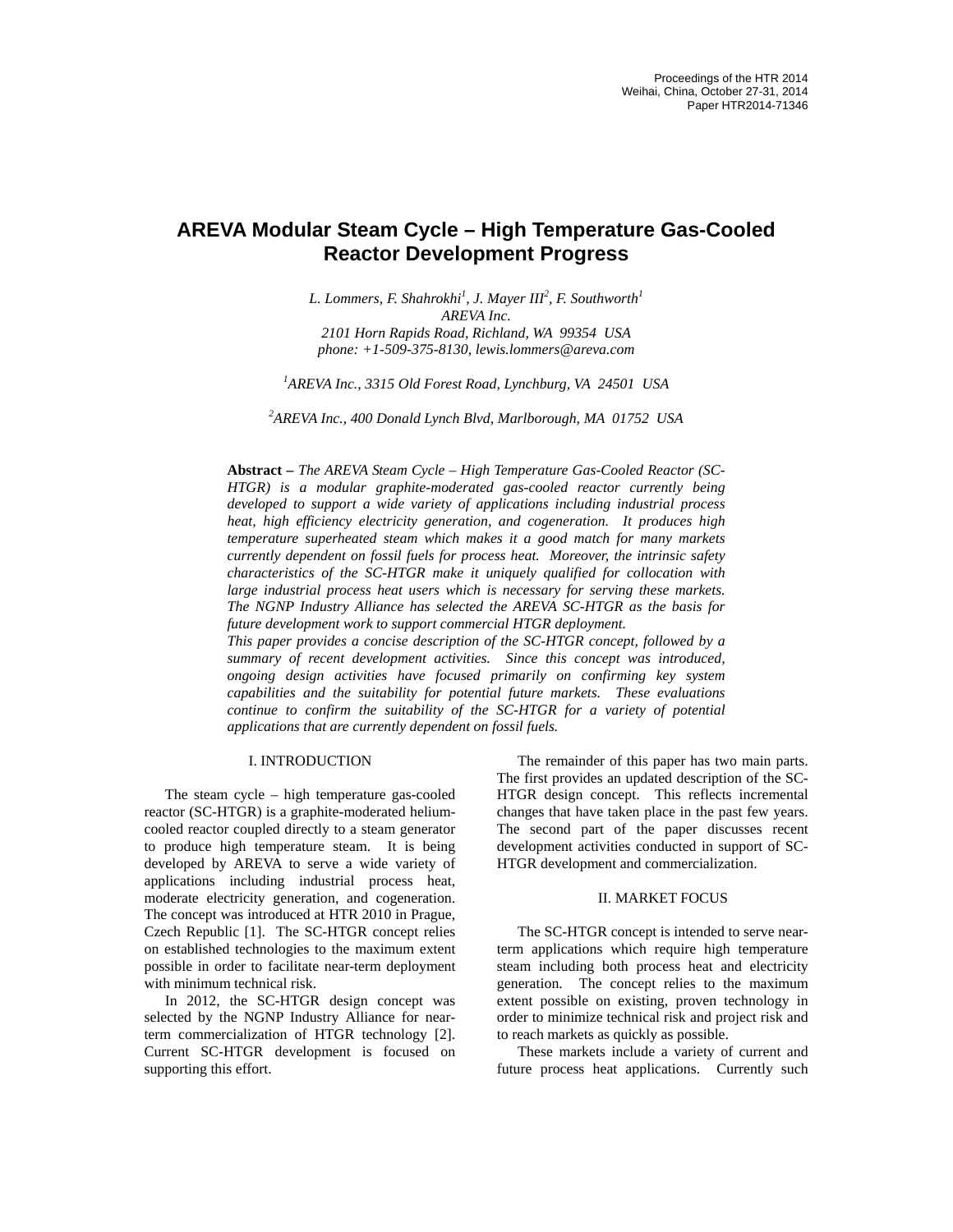applications consume about two-thirds of global energy production, and this energy is almost entirely reliant on fossil fuels. This reliance on fossil fuels results in price volatility, supply uncertainty, and unwanted environmental impacts. The SC-HTGR provides an alternative with strong environmental benefits and fuel supply and price stability for these markets.

The SC-HTGR can also serve small and moderate electrical markets. The use of high temperature steam provides high generating efficiencies, and the steam conditions are similar to existing fossil power plants which will need replacement in coming years.

The modular size of the SC-HTGR offers significant market advantages. Similar to other small modular reactors (SMRs), it offers incremental capacity addition to more closely align cash flow with market needs. Serial production benefits both production efficiency and quality with resulting cost benefits. And modular facilities provide significant benefits in terms of reliability, maintenance scheduling, and sharing of non-critical resources.

Of course there is a tradeoff between the benefits of SMRs and the economy of scale associated with larger plants. For the SC-HTGR, this tradeoff is balanced by the high thermal efficiency of the SC-HTGR. In addition, the SC-HTGR's inherent safety characteristics eliminate the need for powered cooling systems and other large safety systems. This reduces both plant cost and operating and maintenance costs.

Engineering work during the initial project phases is focused on commercialization support. The current design activities generally address one of three main areas: concept feasibility, market applicability, and site suitability.

# III. SC-HTGR DESCRIPTION

The SC-HTGR concept builds on the experience of past HTGR projects, as well as development and design advances that have taken place in recent years. The steam cycle heat transport system takes full advantage of the experience from past operating HTGRs and the further development work performed on early modular HTGR concepts such as the MHTGR and the HTR-Module. The prismatic block reactor is based on AREVA's previous ANTARES concept [3] which is sized to take maximum advantage of the passive heat removal capability of modular HTGRs.

## *III.A. SC-HTGR Reactor Module Description*

The SC-HTGR is a two-loop modular steam supply system. Each module consists of one reactor coupled to two steam generators (Fig. 1). The steam generators are configured in parallel, each with a dedicated main circulator.



Fig. 1: SC-HTGR steam supply system.

The heart of the AREVA steam cycle concept is the prismatic block reactor. It is a 102 column annular core (Fig. 2). This geometry provides good radial conduction to maximize the benefits of passive decay heat removal.

The reactor uses TRISO coated particle fuel. At the center of each fuel particle is a kernel of uranium oxycarbide (UCO). The coated fuel particles are embedded in cylindrical compacts of graphite matrix material slightly over 1 cm in diameter. The compacts are loaded into graphite fuel blocks.

The nominal power distribution is controlled in the core design using a combination of particle packing fraction, burnable poison, and enrichment as appropriate for each specific fuel cycle. The enrichment is less than 20 percent.

Normal reactor control uses control rods in channels at the edge of the core. Each segmented control rod is supported on a cable from the control rod drive located in its control rod drive housing at the top of the reactor vessel. The control rods contain ceramic absorber material. The outer portion of each rod segment is made of Alloy 800H. A design alternative which replaces metallic portions of the control rod segments with ceramic composites or a ceramic-metallic hybrid construct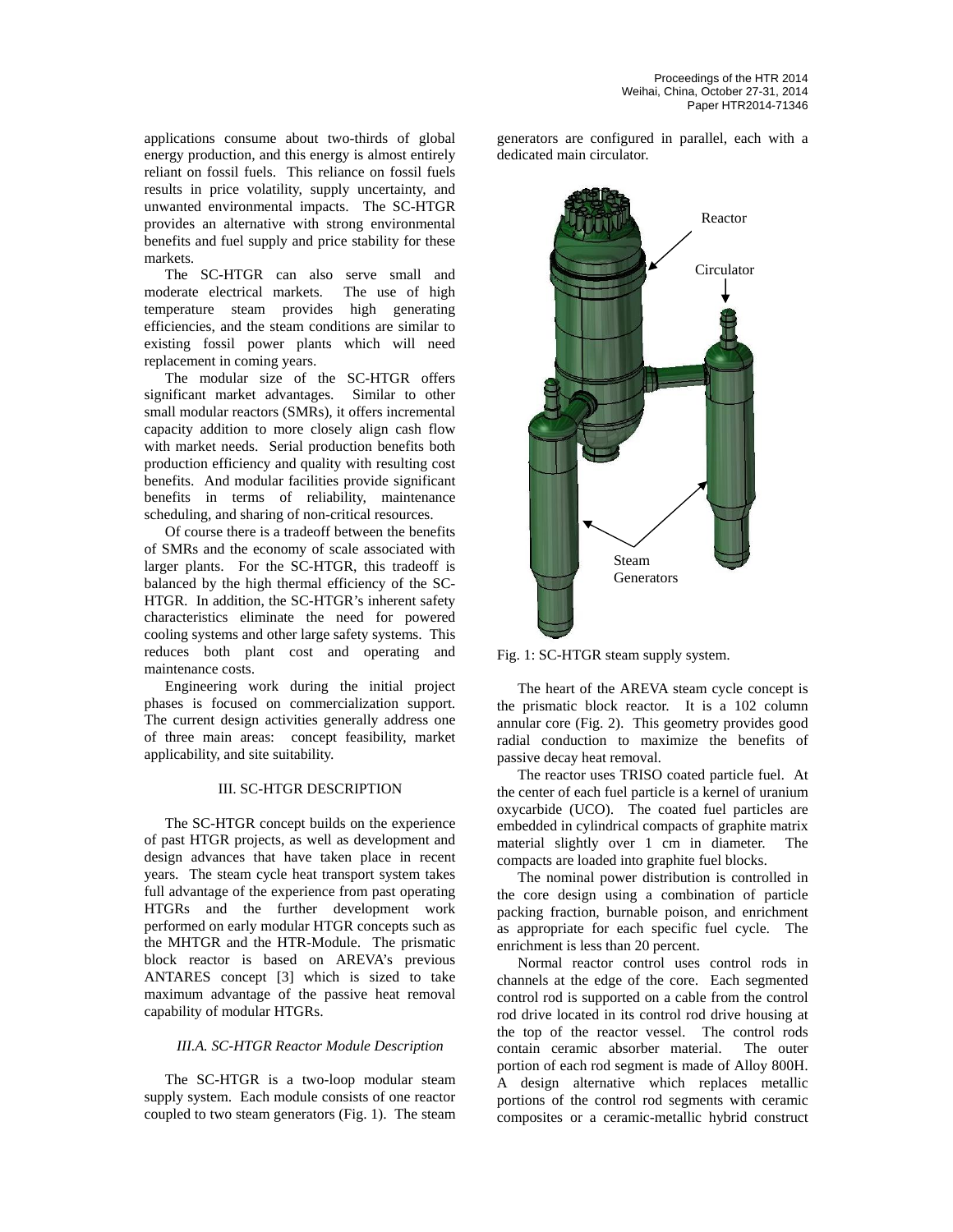may also be considered for increased investment protection, but this is unnecessary for the rods' safety function.

An alternate reserve shutdown system is also available. The reserve shutdown system drops absorber material into separate channels in the core interior when activated. Either the control rods or the reserve shutdown system can shut the reactor down. And, if neither system functions, negative temperature reactivity feedback will shut the reactor down with only a slight temperature increase.



Fig. 2: SC-HTGR annular core arrangement.

A steel vessel system using conventional vessel material houses the entire primary circuit. The reactor vessel contains the reactor core, reactor internals, and control rods. Each steam generator is housed in a separate steam generator vessel. A separate cross vessel connects each steam generator to the reactor vessel. Each cross vessel contains a hot duct which channels hot gas from the reactor outlet to the steam generator inlet. Cool return gas flows in the outer annulus between the hot duct and the vessel wall. The entire inner vessel surface is bathed in cool reactor inlet gas.

Each steam generator is a helical coil tubular heat exchanger. This steam generator is similar to those successfully employed in past gas-cooled reactors. The tubing is  $2\frac{1}{4}$  Cr – 1 Mo in the economizer and Alloy 800H in the superheater.

Electric motor-powered main circulators provide the primary coolant flow. The variable speed circulators use submerged motors with active magnetic bearings for simple operation and high reliability.

Each reactor module is located in a separate reactor building (Fig. 3). The standard configuration uses a fully embedded below grade reactor building design. This provides structural design advantages and superior protection from external hazards.



Fig. 3: Single SC-HTGR reactor module.

#### *III.B. SC-HTGR Operating Parameters*

The reactor inlet and outlet temperatures are 325°C and 750°C, respectively. These temperatures are slightly lower than the ANTARES temperatures, since the Rankine cycle does not need the same temperature as the combined cycle gas turbine used for ANTARES.

These lower temperatures provide several benefits. First, they allow the use of SA-508/533 for the vessels without separate cooling or special thermal protection.

In addition, the lower temperatures allow a higher reactor power level. The reactor design is based on the 600 MWt ANTARES. However, as demonstrated in previous studies [4], colder initial conditions allow a higher reactor power level to be used while maintaining acceptable peak accident fuel temperatures. For the steam cycle concept, the reactor power level was originally estimated to be 625 MWt. Subsequent analyses have confirmed that fuel and vessel accident temperatures are acceptable at this power level, as discussed later in this paper.

The major parameters of the SC-HTGR are summarized in Table 1.

The steam cycle concept is extremely flexible. A single basic design is capable of serving a wide variety of near-term markets. High pressure steam is a versatile heat transport medium.

The steam cycle is also well suited to cogeneration of electricity and process heat. The steam system can be configured in a variety of ways depending on the specific needs of the facility for high temperature steam, low temperature steam, and electricity. Figure 4 illustrates one possible cogeneration plant configuration in which high pressure extraction steam is used to supply tertiary process steam via a reboiler.

The steam cycle plant also has good load following characteristics. Reactor module power level and steam production can be increased or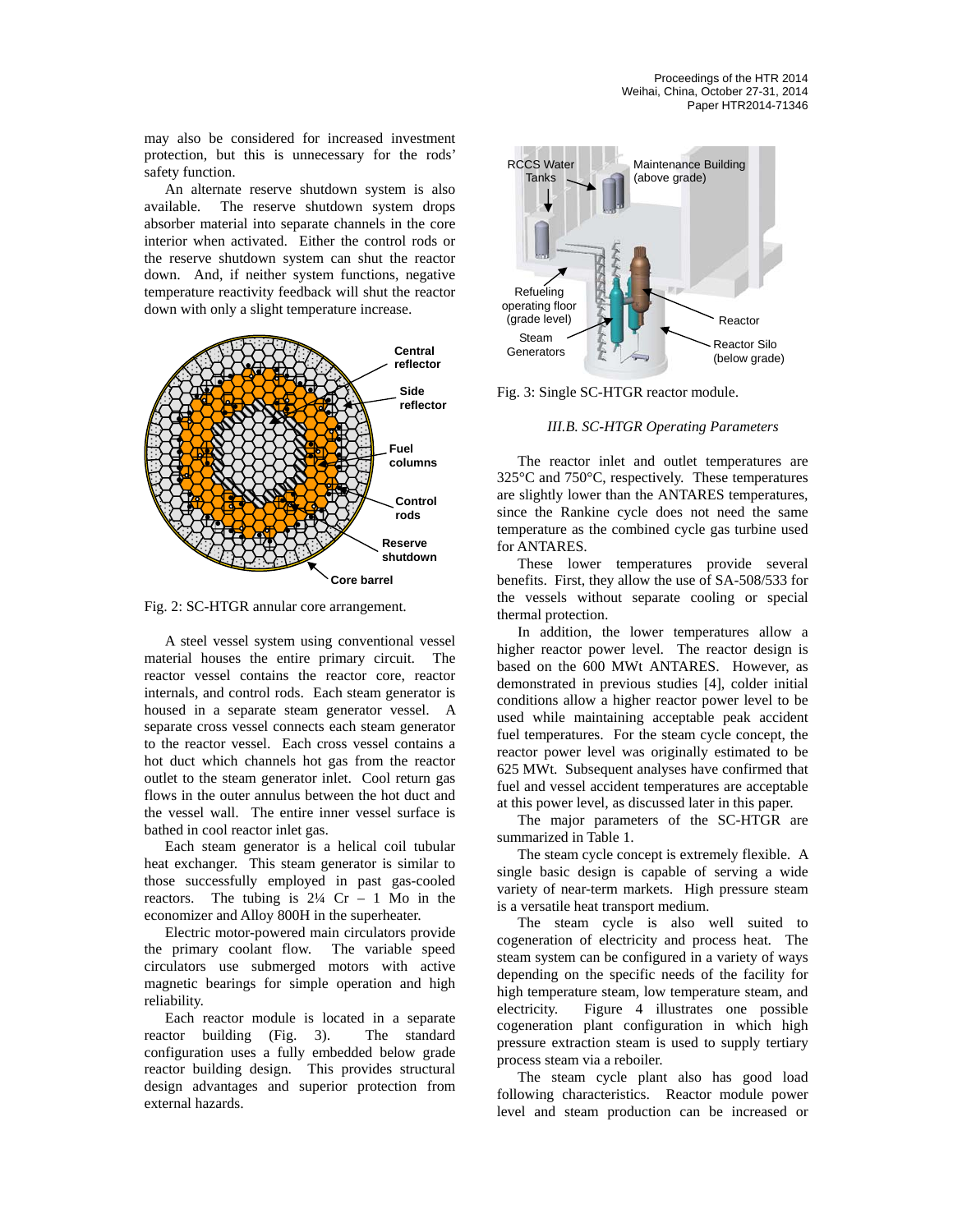decreased relatively easily. Systems can also shift energy between electricity generation and heat supply dynamically as load conditions vary, all while keeping reactor power constant. This provides the maximum utilization of the nuclear heat source.

Table 1: SC-HTGR parameters.

| Fuel Type                  | TRISO particle     |  |  |
|----------------------------|--------------------|--|--|
| Core Geometry              | Prismatic block    |  |  |
|                            | 102 column annular |  |  |
|                            | 10 block high      |  |  |
| Reactor power              | 625 MWt            |  |  |
| Reactor outlet temperature | $750^{\circ}$ C    |  |  |
| Reactor inlet temperature  | $325^{\circ}$ C    |  |  |
| Primary coolant pressure   | 6 MPa              |  |  |
| Primary coolant            | He                 |  |  |
| Secondary coolant          | Water/steam        |  |  |
| Vessel material            | SA508/533          |  |  |
| Primary loops              |                    |  |  |
| Steam generator power      | 315 MWt (each)     |  |  |
| Main circulator power      | 4 MWe (each)       |  |  |
| Main steam temperature     | $566^{\circ}$ C    |  |  |
| Main steam pressure        | 16.7 MPa           |  |  |
| Net electric output        | 272 MWe            |  |  |
| (all electric mode)        |                    |  |  |

## *III.C. SC-HTGR Heat Removal*

The AREVA concept has three heat removal systems. The two main cooling loops transfer heat to the secondary circuit during normal operation. They also can provide cooling during refueling and other shutdown conditions. When maintenance is being performed on the main cooling loops a separate shutdown cooling system is available. This system uses a separate circulator and heat exchanger located at the base of the reactor vessel.

If both active systems are unavailable, passive heat removal is used. Passive cooling in the SC-HTGR is similar to other modular HTGRs. Fuel and component temperatures are maintained at acceptable levels by the large thermal inertia of the graphite core and the radial conduction path outward to the surrounding reactor cavity. System temperatures are maintained within limits without forced cooling and without the helium coolant.

In an accident with a complete loss of primary coolant and active cooling systems, heat from the core initially moves from the annular active core into the central reflector and outer side reflector (see Figure 2). The heat capacity of these solid structures is sufficient to absorb the heat for several hours before significant heat is conducted to the outer structures. Eventually the heat is conducted and radiated out to the core barrel where it is transferred to the reactor pressure vessel, primarily by thermal radiation. From the reactor vessel, it is transferred by radiation into the reactor cavity where it is removed by the Reactor Cavity Cooling System (RCCS). This heat removal process does not require any moving components or activation of any standby systems.



#### Fig. 4: SC-HTGR cogeneration system.

The RCCS is a natural convection water-cooled system (Figure 5). Each loop of the safety-related system consists of heat collecting panels in the cavity surrounding the reactor vessel connected by a natural circulation loop to a water storage tank. A separate non-safety active loop cools the water inventory in the tank during normal operation. The water in the tank provides the required thermal capacity for continued cooling during accidents when the active system may not be available.

The water storage tank in each RCCS loop contains enough inventory for seven days. With both loops in operation, the system can go for many more days without additional water. If the RCCS water is depleted during a sustained accident, plant operations staff or relief staff can easily add water to one or more of the RCCS tanks. In any event, even if the RCCS water is exhausted, the peak fuel temperatures do not increase significantly. Vessel temperatures would increase, but functional performance of the vessel system would be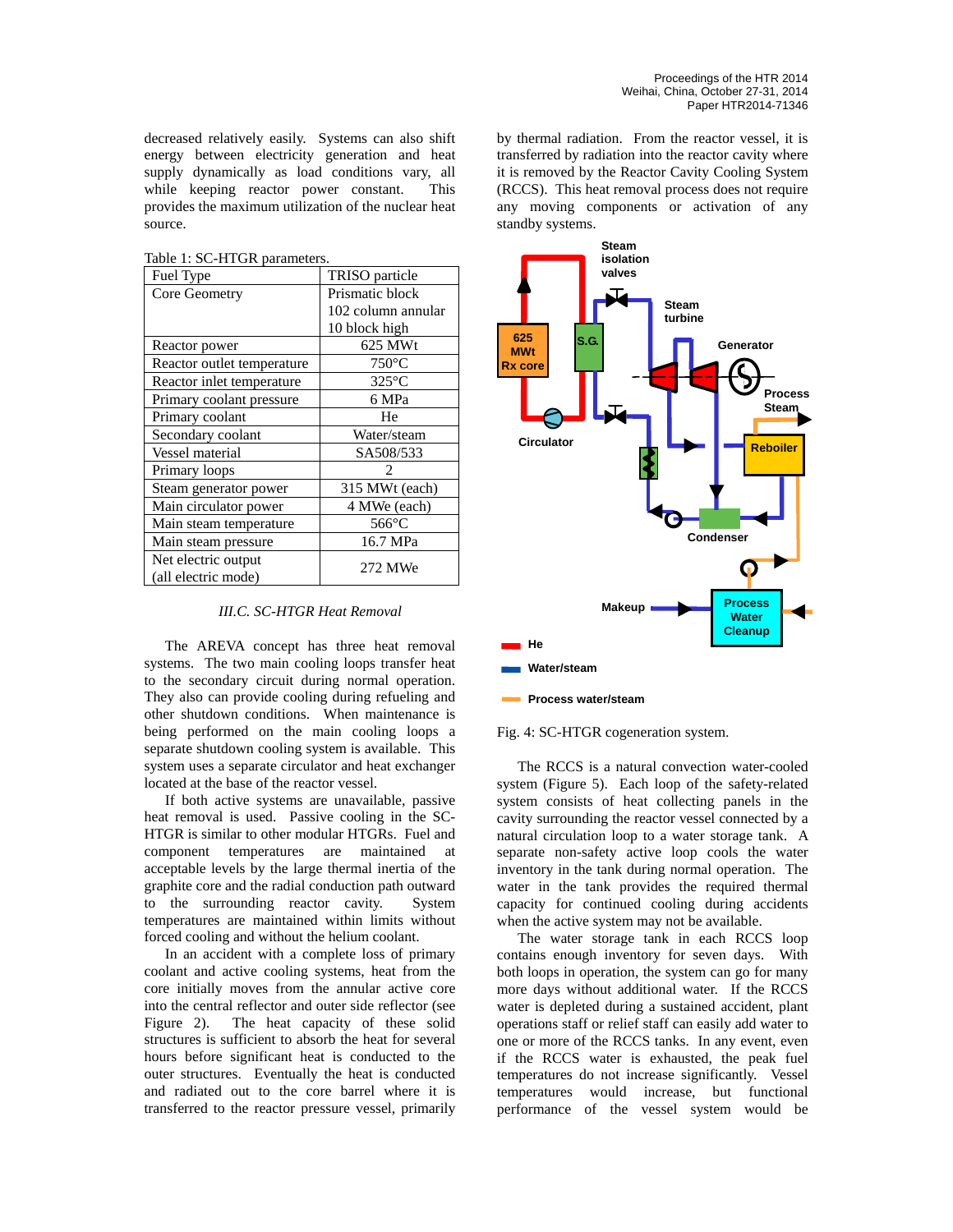maintained even for this beyond design basis condition.

The RCCS natural circulation loop functions the same during both normal operation and accident conditions. During normal operation, the RCCS maintains acceptable concrete temperatures in the reactor cavity. During accidents, the RCCS maintains acceptable fuel, vessel, and concrete temperatures.



Fig. 5: Schematic of SC-HTGR Reactor Cavity Cooling System.

## *III.D. SC-HTGR Safety Characteristics*

The SC-HTGR retains the excellent safety characteristics typical of modular HTGRs. The TRISO fuel particles retain virtually all fission products during both normal operation and accidents.

The use of inert coolant eliminates potential adverse interactions between the coolant and other reactor system components. The helium coolant is also effectively transparent to the neutrons in the reactor, simplifying the neutronics behavior and analysis during both operation and accidents. And the gaseous coolant cannot change phase during accidents, again simplifying plant behavior.

As mentioned previously, passive cooling can maintain acceptable system temperatures even with the loss of all active systems. The SC-HTGR RCCS provides passive cooling in the reactor cavity without the need for any electrical power and without the need for any active components or changes in operating modes during accidents. Moreover, the large thermal inertia of the systems provides stable operation and long response times for transients.

The negative reactivity temperature coefficient limits reactor power during accidents, even without the two active reactivity control systems. As a result, the peak fuel temperatures are not significantly higher following a loss of forced cooling even without a reactor trip.

These safety characteristics are a significant advantage for process heat applications where the reactor module may be sited in close proximity to the chemical plant or other process heat user.

## *III.E. SC-HTGR Plant Arrangement*

The modular design of the system allows multiple reactor modules to be grouped together on a single plant sight. A typical plant layout might have four reactor modules as shown in Figure 6. However, the specific number of modules in an actual plant will depend on the nature of the application and the customer's needs.

Reactor modules share auxiliary and supporting systems during normal operation, but safety systems are independent. Common functions such as new fuel receipt and spent fuel storage would be provided in a common area. Maintenance facilities and other plant infrastructure would also be shared.

Each reactor module has independent control and protection systems. A common supervisory control system coordinates the interface between the reactor modules, process steam demand(s), and electricity generation. The supervisory control system allocates load demand between individual reactor modules and provides inputs to the independent module control systems accordingly. However, in the control hierarchy the individual control system for each reactor module ensures that operating constraints for its reactor module are satisfied regardless of the supervisory control demands.

The power conversion system portion of each plant will be customized for the application of interest. In a typical plant providing steam for process heat and/or cogeneration, steam from multiple reactor modules is supplied to a common header which supplies one or more turbines or process loads.

For process loads requiring very high reliability, current industry practice is to provide substantial redundancy. For the SC-HTGR plant this redundancy would be satisfied with a combination of multiple SC-HTGR modules based on the expected load together with natural gas or oil-fired boilers for backup steam supply (Figure 7). This approach is attractive since gas or oil-fired boilers have low installation cost [5].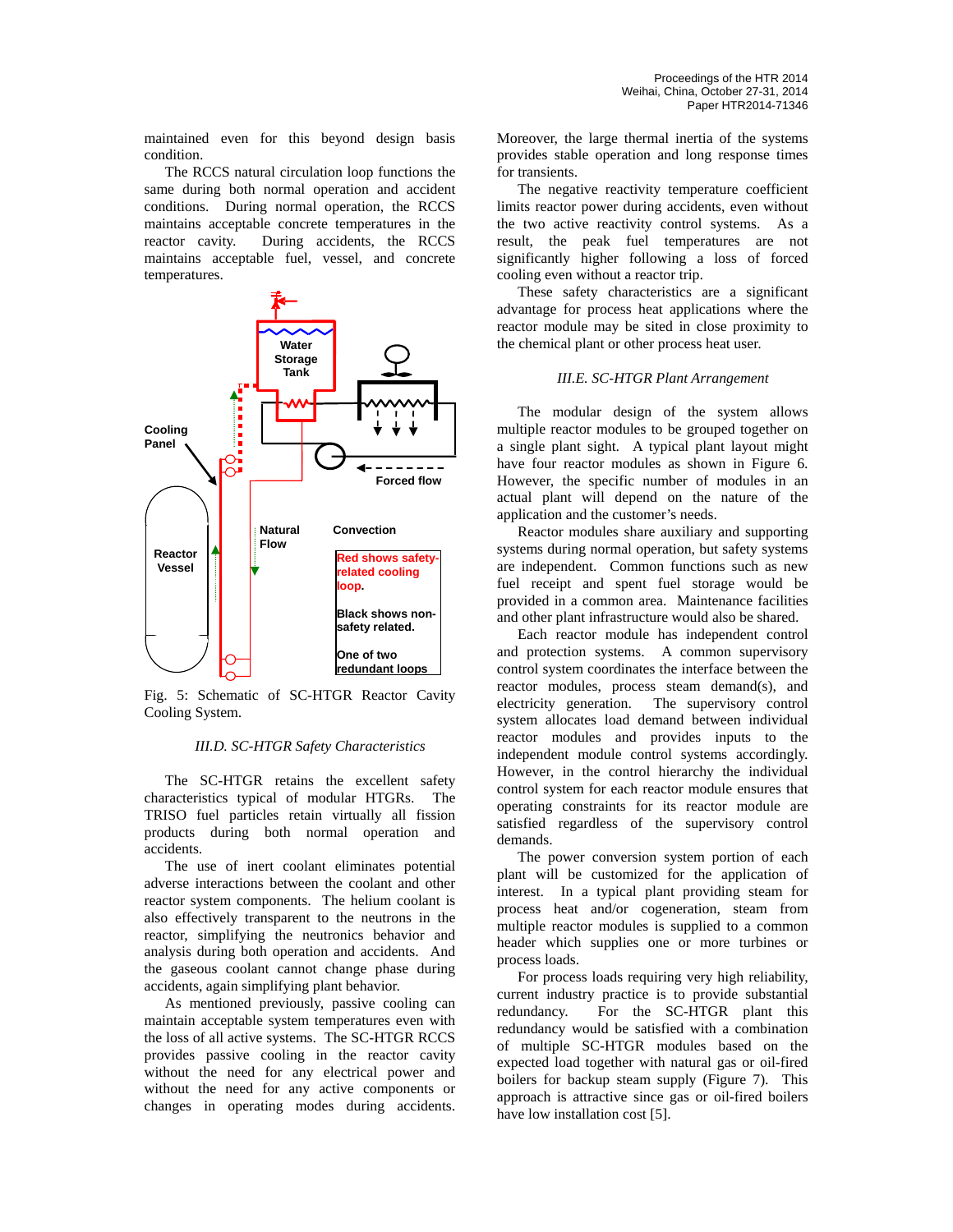

Fig. 6: Typical arrangement for four module plant.



Fig. 7: Typical plant with SC-HTGR steam supply and natural gas-fired boilers (GFB) for backup.

While the energy delivery system for an SC-HTGR plant will normally be customized for the specific needs of each customer, the actual reactor modules are completely standardized. This is the key to successful commercialization of the SC-HTGR. The whole NSSS, including the reactor, the steam generators, the circulators, and the surrounding vessel system is identical for each module. The reactor modules are each housed in separate reactor buildings which are also identical. And primary supporting services such as fuel handling systems, reactor module control and protection systems, and primary auxiliary systems are the same for each reactor installation.

This standardization minimizes the amount of design work required for each installation and it allows serial production of reactor module components and facilities.

# IV. DEVELOPMENT ACTIVITY

The main activities for this phase of the project are focused on commercialization efforts. Design activities are a secondary priority, with primary design activities being those complementary to the commercialization effort. The relevant design and analysis tasks are those which are focused on confirming commercialization capabilities and addressing specific market feasibility questions.

## *IV.A. Commercialization Development*

The SC-HTGR concept was selected to minimize technical risk by relying on existing technology to the maximum extent possible. Nonetheless, significant challenges remain on the path to commercial deployment. First of all, remaining technology developments such as fuel qualification must be completed. Fortunately, excellent progress in these areas is being made in the US Department of Energy's AGR and AGC programs. The remaining deployment challenges are largely commercial and regulatory, not technological.

For any first-of-a-kind nuclear power plant, the amount of preliminary and detailed design work that is required is considerable. In addition, the required licensing for a new technology will require substantial work. And this work cannot be completed without significant design work. Hence a major investment is required.

Even for a technology such as the SC-HTGR which has a large potential market, the deployment timeframe must extend over many years. First, the design work and licensing must be completed. Then the initial demonstration plant must be built and operated for a period of time. Only then can subsequent plants finally be built in gradually increasing numbers. As a result, even though many plants would eventually be built, the lack of large near-term returns makes it difficult to dedicate the required resources to bring the project to completion. This is why all existing commercial nuclear reactor technologies have only been successful as a result of large initial governmental support.

The commercial challenges to HTGR deployment and potential success strategies are explored in a separate paper [6].

#### *IV.B. Confirm Safety Performance for 625 MWt*

Passive heat removal capability is central to the safety performance of modular HTGRs. This capability ensures that acceptable fuel temperatures are maintained under all circumstances. It also maintains required components within their design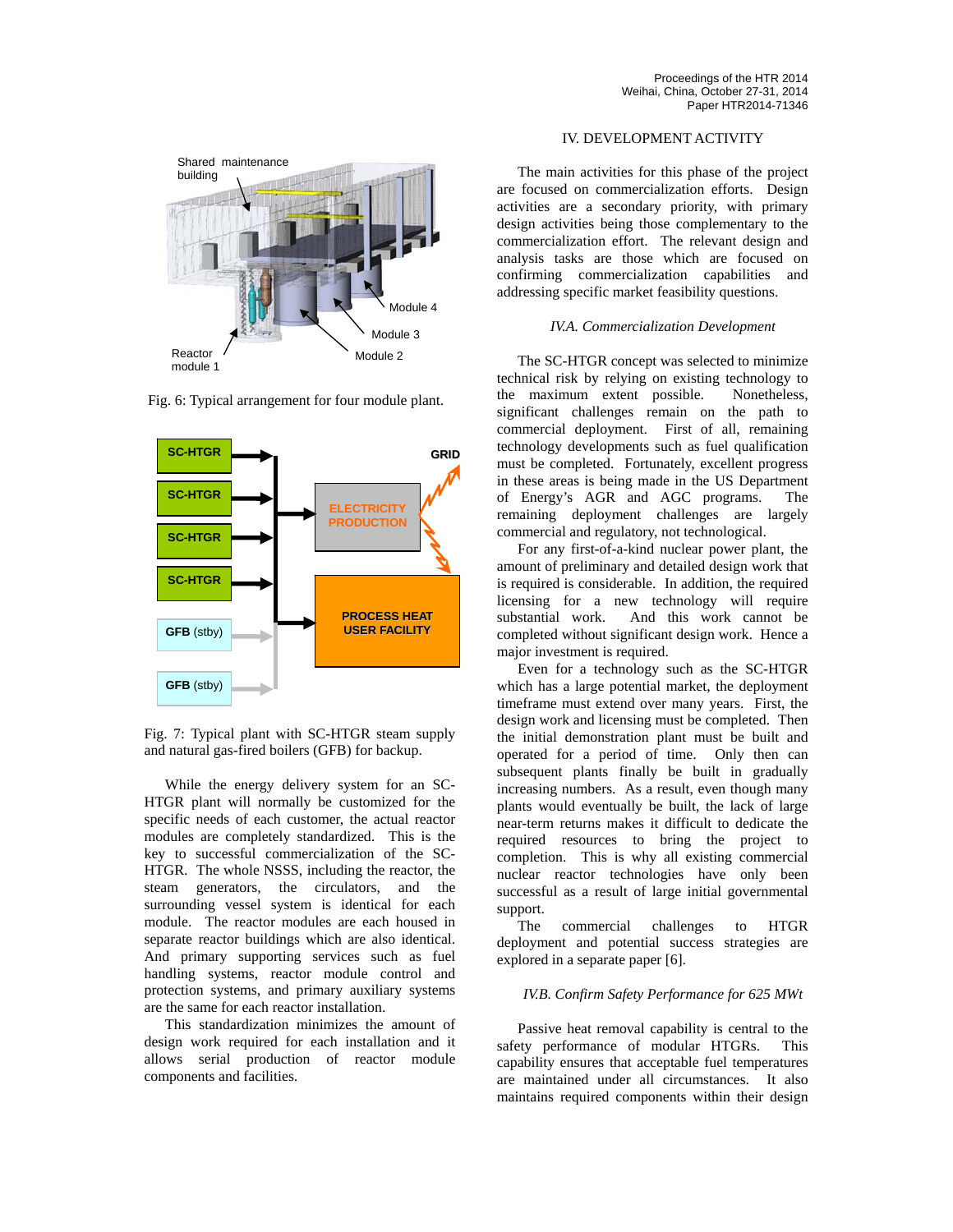temperature limits during both normal operating conditions and design basis accidents.

The passive heat removal capability of the reactor is a direct function of the reactor geometry, power level, and operating temperatures. Therefore, for a given geometry and operating temperature, the operating power level is selected in order to ensure that all limits will be satisfied.

Two key decisions in the initial development of the SC-HTGR have a direct bearing on potential passive cooling performance. First, it was decided to use conventional LWR vessel material (e.g., SA-508/ SA-533) for the SC-HTGR reactor vessel. Second, the operating temperatures were chosen to be 750°C for the reactor inlet and 325°C for the reactor outlet. These temperatures work well with the selected Rankine cycle performance, and they also are compatible with the selected vessel material. Based on previous sensitivity results, the selection of these operating temperatures indicated that a peak power level of 625 MWt should be achievable, so this was selected as the initial operating power level.

Based on previous results, there was high confidence that these conditions would provide acceptable fuel temperatures once detailed safety analyses were completed. However, there were questions regarding whether or not the temperature limits for SA-508 could be satisfied at this high power level. Previous analyses of nominally 600 MWt modular HTGRs had used modified 9Cr-1Mo for the vessel. The modified 9Cr has higher temperature limits than the SA-508. For SA-508, the ASME code limits the service temperature to a maximum of 538°C with only 3000 hr above 371°C and a maximum of only 1000 hr above 427°C (number of excursions above 371°C is also limited). Concern was expressed in early reviews that these limits might be violated at the higher power level.

Therefore, a detailed study was initiated to examine SC-HTGR performance during a depressurized loss of forced convection (DLOFC) event. The study considered both nominal (i.e., best estimate or expected) performance as well as conservative or limiting performance [7]. A detailed uncertainty evaluation was also performed [8].

Two sets of results from those studies are provided here. Figures 8 and 9 show the peak and average fuel temperatures and the peak vessel temperature for a nominal event. Not surprisingly, both the fuel temperatures and the vessel temperatures are far below their limits in this case.

A second pair of figures shows the same temperatures for conservative evaluations. Figure 10 presents the fuel temperatures for a case that is specifically conservative for fuel temperatures. Similarly, Figure 11 presents the vessel temperatures for a case that is specifically conservative for vessel temperature.



Fig. 8: Fuel temperature during nominal DLOFC event.



Fig. 9: Maximum reactor vessel temperature during nominal DLOFC event.

An in-depth discussion of the impact of uncertainty on DLOFC results is beyond the scope of this paper. Nonetheless, it is clear from these results that uncertainties must be properly accounted for, since they can have a large impact on DLOFC results. Therefore, both deterministic [7] and probabilistic [8] approaches were considered in order to provide a high level of confidence that both fuel and vessel temperatures would be acceptable at the 625 MWt power level.

The conclusion was clear that the results are acceptable even with conservative evaluation of the SA-508 vessel temperature. Table 2 summarizes the study results. The indicated temperatures are from separate cases which are each conservative for the indicated component. The acceptance criteria are those selected in [7]. (The duration limits shown for the reactor pressure vessel (RPV) are less than those mentioned above, since the design must allow for more than one event during the plant lifetime.)

All temperatures evaluated are conservatively within their design limits. This confirms that the SC-HTGR design conditions are appropriate for subsequent design work. Confidence is high that the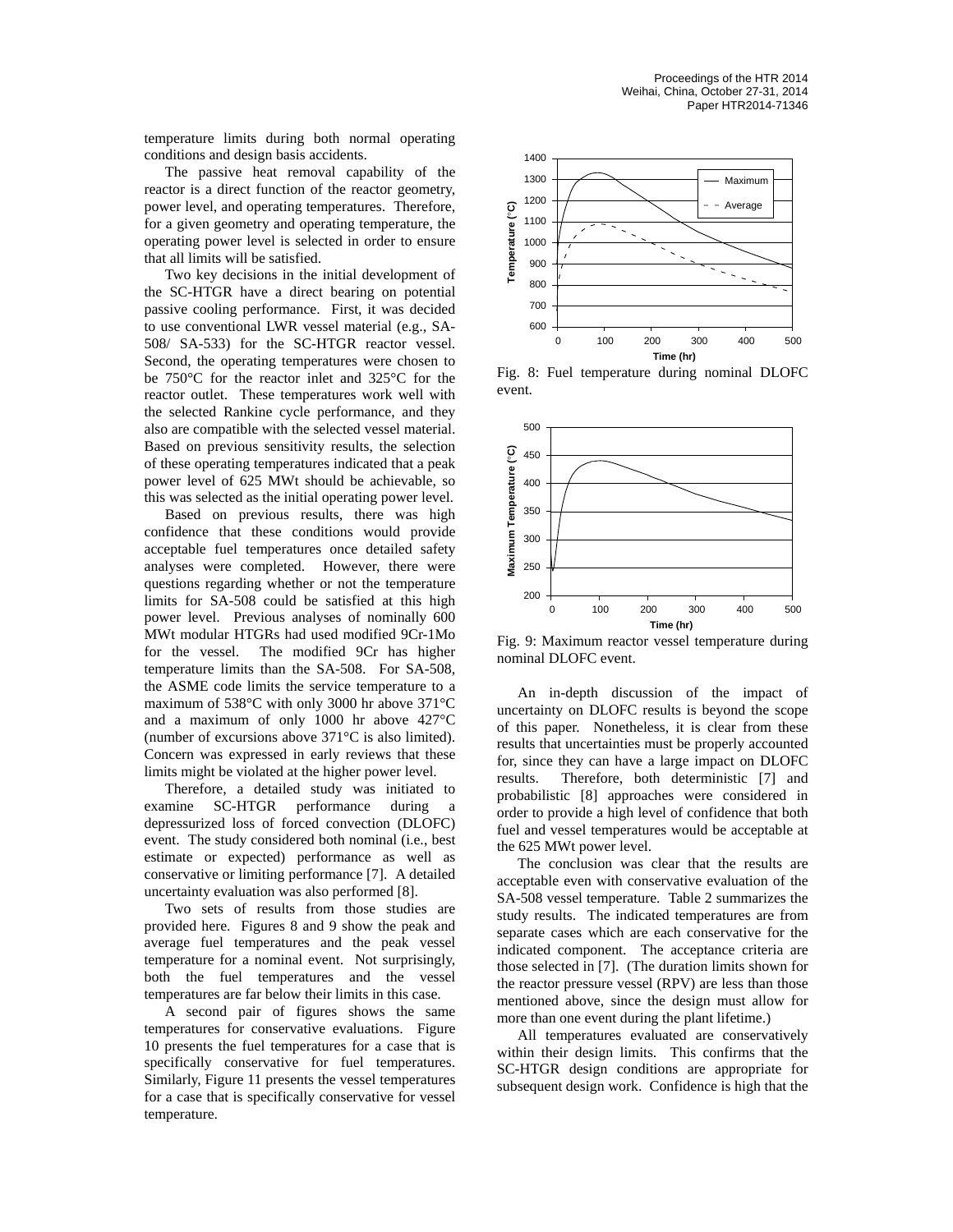results of detailed safety analyses during subsequent phases will provide acceptable results.



Fig. 10: Fuel temperature DLOFC results for conservative fuel case.



Fig. 11: RPV temperature DLOFC results for conservative RPV case.

| Component   | Conservative peak                  |        | Scoping          |
|-------------|------------------------------------|--------|------------------|
|             | temperature                        |        | Criterion        |
| Fuel        | $1635$ °C                          |        | $1650^{\circ}$ C |
| Core Barrel | 784°C                              |        | $800^{\circ}$ C  |
| <b>RPV</b>  | $482^{\circ}$ C                    |        | 538°C            |
|             | Duration RPV above $371^{\circ}$ C | 446 hr | 750 hr           |
|             | Duration RPV above 427 °C          | 233 hr | 250 hr           |

Table 2: Summary of conservative DCC results.

#### *IV.C. Performance in Arid Sites*

Many developing areas experience rapid increase in energy demand also have limited supply of fresh water. Moreover, growing populations are putting increasing demand on both energy production and water supplies. Therefore, there is significant interest in the ability of power systems to use dry cooling instead of traditional evaporative wet cooling.

The use of dry cooling can have a significant effect on both power plant performance and power plant cost. Dry cooling typically results in a high condenser temperature which increases turbine backpressure and reduces electricity generation. Dry cooling also increases the size and cost of the heat rejection system which increases plant cost. And cooling tower fan power is also usually increased, further reducing net plant output.

Fortunately, the impact of these penalties is a function of the quantity of heat that the plant has to reject in the first place. This means that the impact should be less for a plant such as the SC-HTGR which produces high temperature steam and a relatively high thermal efficiency. A modest increase in condenser temperature has a smaller impact on the high temperature Rankine cycle than the same increase would have on a lower temperature system. Moreover, since a smaller fraction of heat has to be rejected, the heat rejection system is smaller to begin with, so a proportional increase in the size of that system has a smaller overall impact.

Since ongoing commercialization discussions for the SC-HTGR include markets with arid sites which could require dry cooling, a study to quantify the specific impact on SC-HTGR performance was undertaken [9]. This study confirms the benefits of the high temperature steam Rankine cycle. The main results of the SC-HTGR dry cooling study are summarized in Table 3.

The nominal performance of the SC-HTGR for a reference site with wet cooling is shown as Case 1. The gross generation of 293 MWe and a house load of 21 MWe, the net output is 272 MWe. This results in a net efficiency of 43.5% for the 625 MWt reactor module.

Case 2 examines an alternate plant designed specifically for service at a hot arid site using dry cooling. Because of the hotter environment and the use of dry cooling, the condenser temperature increases to 67°C. This reduces the gross generation to 264 MWe. In addition, the house load increases to 26 MWe, primarily due to increased fan power for the dry cooling towers. So the net output is 239 MWe, and the net generating efficiency is reduced to 38.2%.

Case 3 examines the performance of the same plant considered in Case 2 when operating at offdesign conditions for an extremely hot day. This analysis assumes that the dry cooling plant design is optimized for a "typical" hot day at the selected arid site. Hence plant performance will be impacted slightly for the extreme day for the site, since the heat rejection temperature is higher and key plant equipment is operating slightly off from the design point.

For Case 3, the dry bulb temperature is increased to 55°. This raises the condenser temperature to 78°C. As a result, the gross electricity generation decreases to 254 MWe. The house load is essentially unchanged, since the same cooling tower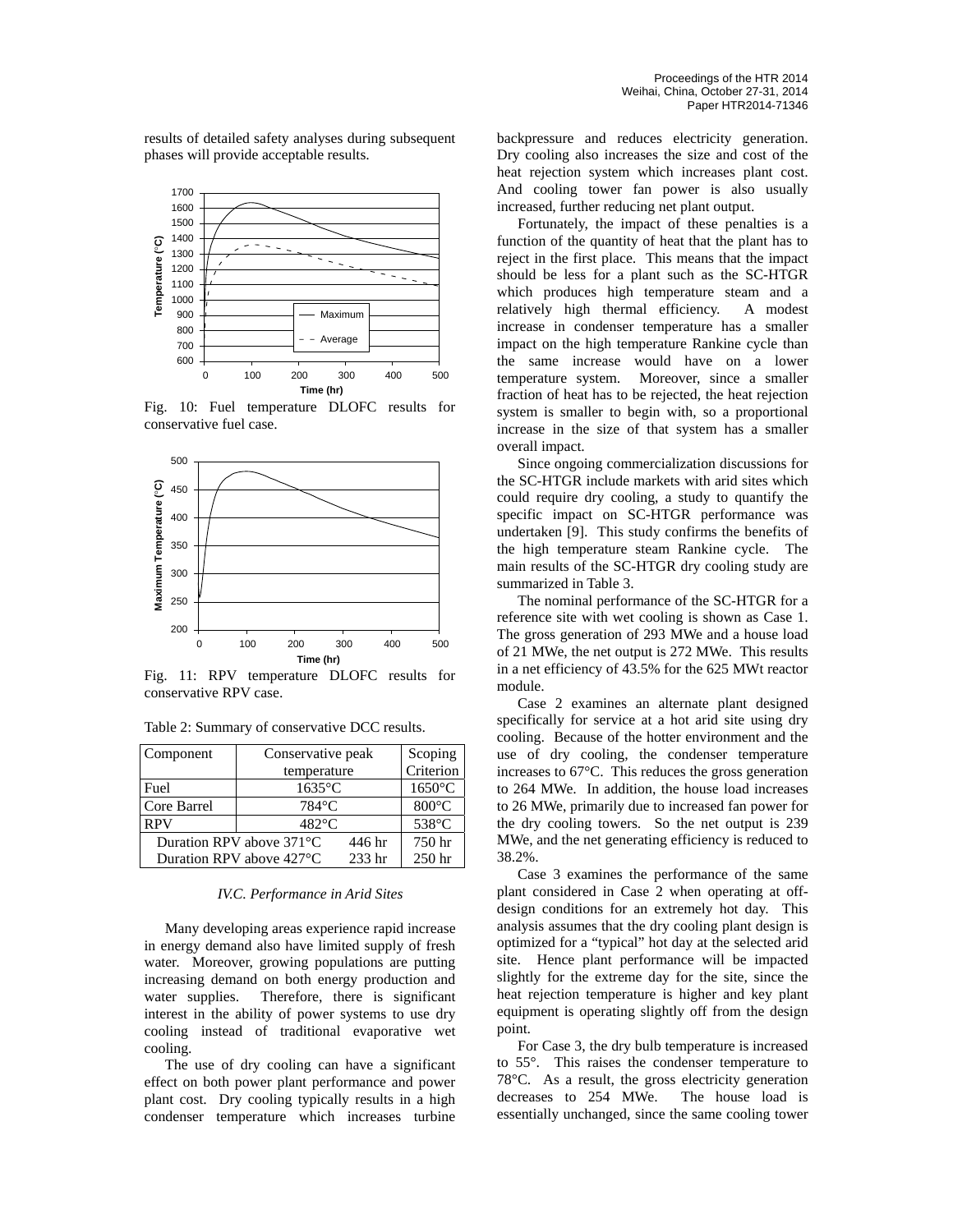fans are used in both Case 2 and Case 3. The resulting net output is 228 MWe for a net generating efficiency of 36.5%.

| raoic 5: 50 111 on performance comparison: | Case 1         | Case 2          | Case 3          |
|--------------------------------------------|----------------|-----------------|-----------------|
|                                            | Nominal        |                 | Extreme         |
| Type of site and heat                      |                | <b>Hot Arid</b> | Day for         |
| rejection mode                             | (Ref.          | Site            | <b>Hot Arid</b> |
|                                            | plant)         |                 | Site            |
| Cooling tower type                         | Wet            | Dry             | Dry             |
| Wet bulb temperature                       | $16^{\circ}$ C | <b>NA</b>       | NA.             |
| Dry bulb temperature                       | $36^{\circ}$ C | 45°C            | $55^{\circ}$ C  |
| Condenser temperature                      | $34^{\circ}$ C | $67^{\circ}$ C  | 78°C            |
| Reactor power (MWt)                        | 625            | 625             | 625             |
| Gross electricity                          | 293            | 264             | 254             |
| generation (MWe)                           |                |                 |                 |
| Gross cycle efficiency                     | 46.9%          | 42.3%           | 40.6%           |
| Total house load (MWe)                     | 21             | 26              | 26              |
| Net electricity output                     | 272            | 239             | 228             |
| (MWe)                                      |                |                 |                 |
| Condenser heat load                        | 340            | 369             | 380             |
| rejected (MWt)                             |                |                 |                 |
| Net efficiency                             | 43.5%          | 38.2%           | 36.5%           |

Table 3: SC-HTGR performance comparison.

So in going from wet cooling at a moderate site to a dry cooling configuration at a hot arid site, the SC-HTGR performance drops from 272 MWe net output to 239 MWe, a decrease of only 12%. This decrease is less severe than would be expected for a LWR. Of course, the relative economic performance of competing generating technologies is more complex than this simple comparison. But as noted previously, the relative impact of dry cooling on both plant output and dry cooling system cost should be less for a higher temperature system such as the SC-HTGR.

Finally, this study assumed operation in the allelectric generation mode. Operation in a process heat or cogeneration mode cannot be assessed without detailed considerations of the specific process application requirements and operational constraints as well as the relative value of each output stream. But it is safe to say that the relative benefit of the higher performance system would be significant in any case.

# *IV.D. Compatibility with Low-Lying Coastal Sites*

The reference SC-HTGR configuration places the entire reactor module in a below grade reactor building. While this configuration offers several advantages, it also brings some challenges, especially for sites with high water tables or sites prone to flooding. This is a significant issue for SC-HTGR commercialization, since the target process heat and cogeneration markets include a large concentration of chemical plants and refineries on the United States Gulf Coast.

Many of these sites have high water tables which are almost at grade level. Moreover, they are potentially subject to significant flooding from storm surge during hurricanes, etc. These issues have impacts both during construction and operation as well as in external hazards assessments for plant safety analyses.

The potential impact of Gulf Coast site characteristics has been recognized for some time as a consideration for future plant configurations. The accident at the Fukushima Daiichi power plant following the March 2011 earthquake and tsunami in eastern Japan only serves to reinforce the need to consider flooding hazards in the design of the SC-HTGR for coastal applications.

A study was commissioned by the NGNP Industry Alliance in cooperation with the US Department of Energy under the Next Generation Nuclear Plant program to investigate the adaptability of the steam cycle HTGR concept to different types of sites.

An important part of this study was an evaluation of the adaptability of the SC-HTGR concept to a partially embedded configuration. This study evaluated the benefits of the fully embedded configuration versus the challenges imposed by a coastal site. The fully embedded configuration offers substantial benefits for most sites in terms of structural support of the NSSS components, the refueling equipment, and the RCCS water storage tanks. However, sites with a high water table pose significant construction challenges for such a structure. The difficulty of dewatering during construction, the need for temporary walls during excavation, and the potential challenge of building up lift all increase substantially with increasing building depth.

Two building configurations were evaluated during this study. The reference configuration was the existing concept with each reactor module housed in a fully embedded reactor silo and with the refueling floor located at grade level (Figure 12). The alternate configuration considered was a partially embedded structure as shown in Figure 13.

While the difference between the fully and partially embedded configurations may not appear to be that substantial, it is very significant in terms of both construction benefit and flooding hazards. In the revised configuration, roughly one third of the reactor building is above grade. This reduces the challenges of the excavation for the reactor silos significantly. For example, less dewatering and stabilization is required. In addition, the refueling operating floor is raised above the maximum anticipated storm surge, significantly reducing the external hazard threat due to flooding.

The study concluded that both fully and partially embedded structures are possible. The optimum